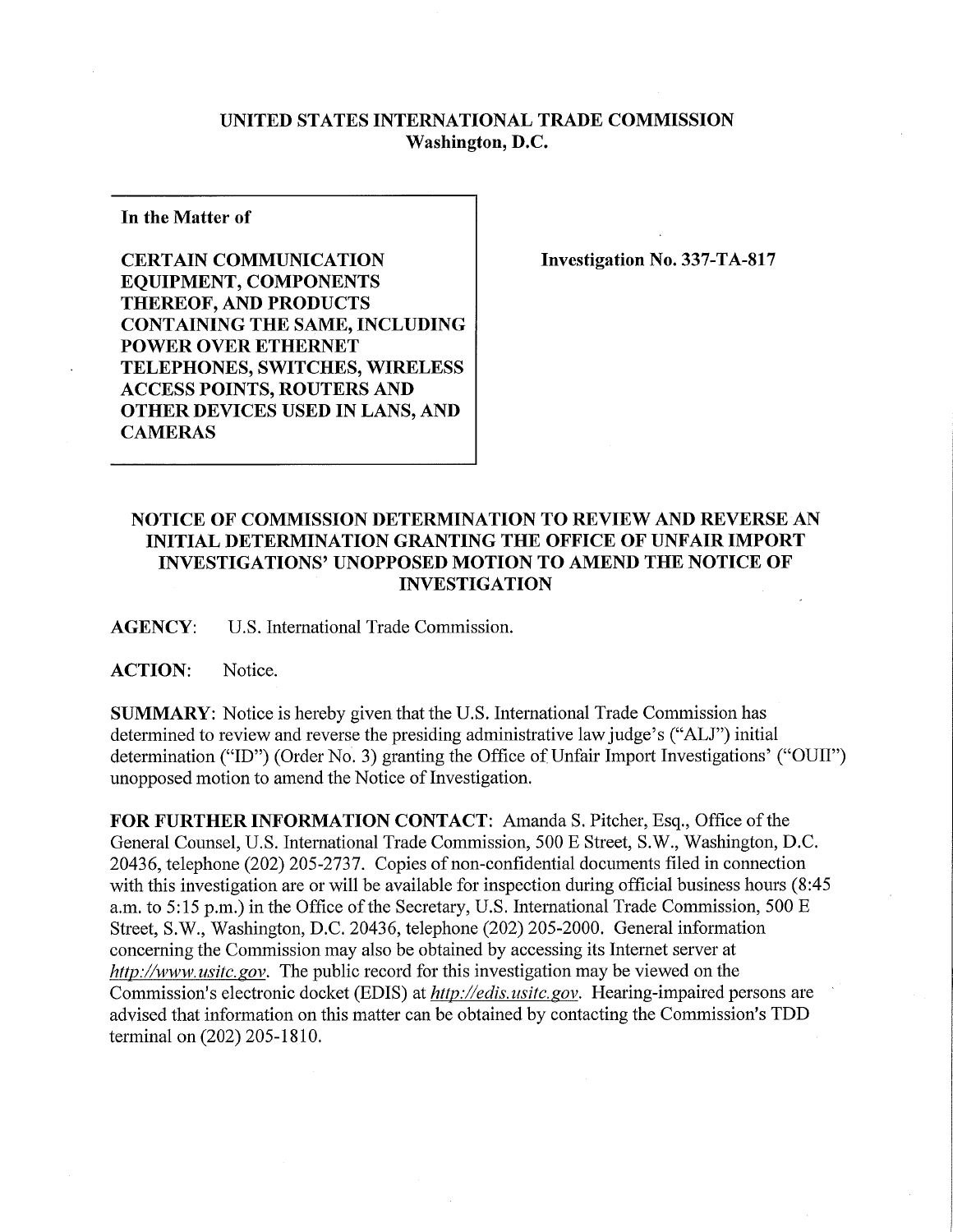**SUPPLEMENTARY INFORMATION:** The Commission instituted this investigation on December 7, 2011, based on a complaint filed by ChriMar Systems, Inc. d/b/a DMS Technologies of Farmington Hills, Michigan, alleging a violation of section 337 in the importation into the United States, the sale for importation and the sale within the United States after importation of certain communication equipment, components thereof, and products containing the same, including power over ethernet telephones, switches, wireless access points, routers and other devices used in LANs, and cameras. 76 *Fed. Reg. 76,436-37* (Dec. 7, 2011). The complaint alleges infringement of certain claims of U.S. Patent No. 7,457,250 ("the '250 patent"). The amended complaint further alleges that an industry in the United States exists as required by subsection (a)(2) of section 337. The named respondents are Cisco Systems, Inc. of San Jose, California; Cisco Consumer Products LLC of Irvine, California; Cisco Systems International B.V. of the Netherlands; Cisco-Linksys LLC of Irvine, California; Hewlett-Packard Co. of Palo Alto, California; 3Com Corporation, of Marlborough, Massachusetts; Avaya Inc. of Basking Ridge, New Jersey; and Extreme Networks, Inc. of Santa Clara, California.

On January 3, 2012, the ALJ issued an ID granting OUII's unopposed motion to amend the Notice of Investigation. Order No. 3 at 1. OUII sought to add, in the "Scope of the Investigation" section, the underlined portion of the following language: "whether an industry in the United States exists or is in the process of being established as required by subsection(a)(2) of section 337." *Id.* The ALJ explained that there is good cause to amend the Notice of Investigation because "the error was inadvertent and the investigation is still in its early stages." *Id.* at 2. The ALJ also determined that the "amendment will not prejudice the public interest or any of the rights of the parties in the investigation." *Id.* No petitions for review of the ID were filed.

The Commission has determined to review the ID because there are insufficient facts to support the ALJ's determination that it was an inadvertent error to omit the phrase "or is in the process of being established" from the Notice of Investigation. On review, the Commission has determined that the complaint does not meet the requirement of Commission Rule 210.12(a)(6)(i) (19 C.F.R.  $\S 210.12(a)(6)(i)$ ) with respect to the allegation that a domestic industry is in the process of being established. The Commission reverses the ALJ's ID without prejudice to the parties' right to move to amend the complaint and Notice of Investigation in a timely manner. Any amendments to the complaint should provide a discussion of the facts supporting the allegation that there is a domestic industry that is in the process of being established as of the time of the complaint. *See, e.g., Certain Stringed Musical Instruments and Components Thereof,*  Inv. No. 337-TA-586, Comm'n Op. at 13 (May 2008).